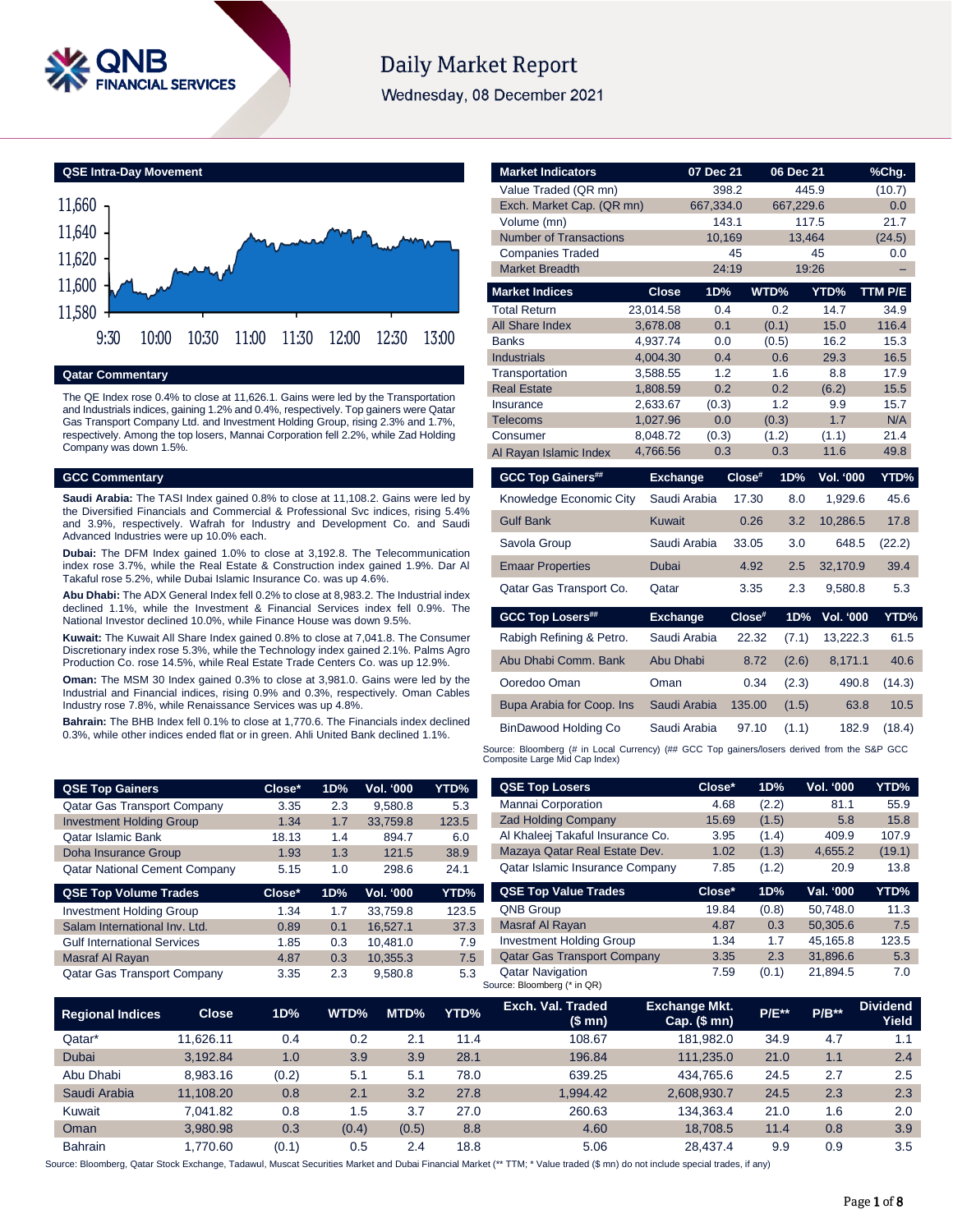### **Qatar Market Commentary**

- The QE Index rose 0.4% to close at 11,626.1. The Transportation and Industrials indices led the gains. The index rose on the back of buying support from Qatari, GCC and Arab shareholders despite selling pressure from foreign shareholders.
- Qatar Gas Transport Company Ltd. and Investment Holding Group were the top gainers, rising 2.3% and 1.7%, respectively. Among the top losers, Mannai Corporation fell 2.2%, while Zad Holding Company was down 1.5%.
- Volume of shares traded on Tuesday rose by 21.7% to 143.1mn from 117.5mn on Monday. However, as compared to the 30-day moving average of 148.4mn, volume for the day was 3.6% lower. Investment Holding Group and Salam International Inv. Ltd. were the most active stocks, contributing 23.6% and 11.6% to the total volume, respectively.

| <b>Overall Activity</b>        | Buy %*   | Sell %*  | Net (QR)         |
|--------------------------------|----------|----------|------------------|
| Qatari Individuals             | 38.02%   | 36.85%   | 4,645,939.9      |
| <b>Qatari Institutions</b>     | 19.59%   | 20.04%   | (1,787,009.8)    |
| Qatari                         | 57.61%   | 56.89%   | 2,858,930.1      |
| <b>GCC Individuals</b>         | 0.40%    | 0.24%    | 627,263.7        |
| <b>GCC</b> Institutions        | 4.33%    | 1.85%    | 9,874,498.3      |
| <b>GCC</b>                     | 4.73%    | 2.09%    | 10,501,761.9     |
| Arab Individuals               | 10.20%   | 8.48%    | 6,860,345.4      |
| <b>Arab Institutions</b>       | $0.00\%$ | $0.00\%$ |                  |
| Arab                           | 10.20%   | 8.48%    | 6,860,345.4      |
| <b>Foreigners Individuals</b>  | 3.25%    | 2.30%    | 3,799,136.4      |
| <b>Foreigners Institutions</b> | 24.22%   | 30.25%   | (24,020,173.9)   |
| <b>Foreigners</b>              | 27.47%   | 32.55%   | (20, 221, 037.5) |

Source: Qatar Stock Exchange (\*as a % of traded value)

# **Global Economic Data**

#### **Global Economic Data**

| Date      | <b>Market</b> | <b>Source</b>                         | <b>Indicator</b>                     | Period     | <b>Actual</b> | <b>Consensus</b> | <b>Previous</b> |
|-----------|---------------|---------------------------------------|--------------------------------------|------------|---------------|------------------|-----------------|
| $07-12$   | US            | <b>Bureau of Labor Statistics</b>     | <b>Unit Labor Costs</b>              | 3Q         | 9.60%         | 8.30%            | 8.30%           |
| $07 - 12$ | <b>US</b>     | U.S. Census Bureau                    | <b>Trade Balance</b>                 | Oct        | $-$67.1b$     | $-$ \$66.8b      | $-$ \$81.4b     |
| $07-12$   | EU            | Eurostat                              | Household Cons QoQ                   | 3Q         | 4.10%         | 3.70%            | 3.90%           |
| $07-12$   | EU            | Eurostat                              | <b>GDP SA QoQ</b>                    | 3Q         | 2.20%         | 2.20%            | 2.20%           |
| $07 - 12$ | EU            | Eurostat                              | <b>GDP SA YoY</b>                    | 3Q         | 3.90%         | 3.70%            | 3.70%           |
| $07 - 12$ | EU            | Eurostat                              | Govt Expend QoQ                      | 3Q         | 0.30%         | 0.70%            | 2.10%           |
| $07 - 12$ | EU            | Eurostat                              | Gross Fix Cap QoQ                    | 3Q         | $-0.90%$      | 0.60%            | 1.30%           |
| $07 - 12$ | Germany       | Deutsche Bundesbank                   | <b>Industrial Production SA MoM</b>  | Oct        | 2.80%         | 1.00%            | $-0.50%$        |
| $07-12$   | Germany       | Bundesministerium fur Wirtscha        | <b>Industrial Production WDA YoY</b> | Oct        | $-0.60%$      | $-2.90%$         | $-0.40%$        |
| $07-12$   | France        | Ministry of the Economy, France       | <b>Trade Balance</b>                 | Oct        | $-7513m$      | $-6900m$         | $-6943m$        |
| $07-12$   | France        | <b>Banque De France</b>               | <b>Current Account Balance</b>       | Oct        | $-2.6b$       | --               | $-2.8b$         |
| $07 - 12$ | Japan         | Economic and Social Research I        | Leading Index CI                     | Oct        | 102.1         | 102.8            | 100.2           |
| $07-12$   | Japan         | Economic and Social Research I        | Coincident Index                     | Oct        | 89.9          | 89.9             | 88.7            |
| $07 - 12$ | China         | <b>Customs General Administration</b> | <b>Trade Balance CNY</b>             | <b>Nov</b> | 460.68b       | 584.45b          | 545.95b         |
| $07 - 12$ | China         | <b>Customs General Administration</b> | <b>Exports YoY CNY</b>               | Nov        | 16.60%        | 15.80%           | 20.30%          |
| $07 - 12$ | China         | <b>Customs General Administration</b> | <b>Imports YoY CNY</b>               | <b>Nov</b> | 26.00%        | 15.80%           | 14.50%          |
| $07 - 12$ | China         | <b>National Bureau of Statistics</b>  | <b>Trade Balance</b>                 | Nov        | \$71.72b      | \$83.60b         | \$84.54b        |
| $07-12$   | China         | <b>National Bureau of Statistics</b>  | <b>Exports YoY</b>                   | <b>Nov</b> | 22.00%        | 20.30%           | 27.10%          |
| $07-12$   | China         | <b>National Bureau of Statistics</b>  | <b>Imports YoY</b>                   | Nov        | 31.70%        | 21.50%           | 20.60%          |

Source: Bloomberg (s.a. = seasonally adjusted; n.s.a. = non-seasonally adjusted; w.d.a. = working day adjusted)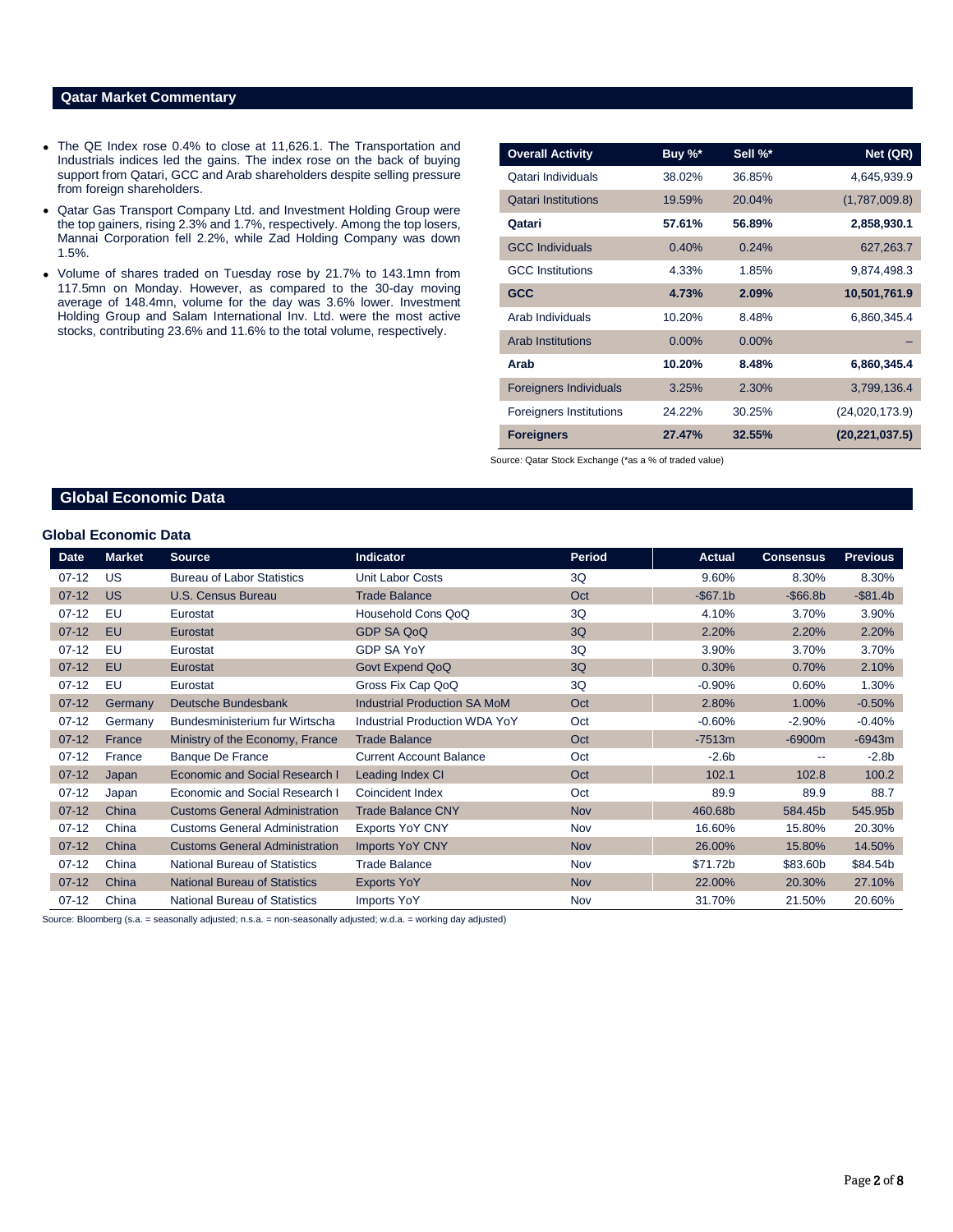# **Qatar**

- **EGM approves Beema listing on Qatar Stock Exchange –** Daman Islamic Insurance Company's (Beema) Extraordinary General Assembly Meeting (EGM) approved on Tuesday the listing of the company shares on the Qatar Stock Exchange (QSE). The extraordinary general assembly meeting was held under the chairmanship of Sheikh Jassim bin Hamad bin Jassim bin Jabor Al-Thani via video conferencing at the company's headquarters in Lusail. Welcoming the attendees, Sheikh Jassim said the meeting was in response to the directives of the Qatar Central Bank to transform Beema into a public company. He said: "Beema sought, since its establishment in 2009, to comply fully with legislation and laws, as well as regulations and instructions regulating insurance business and their updates to ensure the implementation of the efforts of the board of directors of the company and to advance it. "This will be in line with the requirements of the regulatory authorities and the Qatar Central Bank Law. We hold our extraordinary general assembly according to the recommendation of the company's board of directors for the initial approval of transforming the company into a public joint stock company." Sheikh Jassim and the board of directors expressed their highest gratitude and appreciation to His Highness the Amir and HE the Prime Minister for their support and encouragement to the company. (Gulf-Times.com)
- **QIIK partners Qatar Airways on new competitive financing offers as part of QND –** Qatar International Islamic Bank (QIIK) has unveiled new retail financing products on the occasion of Qatar National Day, including personal and vehicle finance, in partnership with Qatar Airways Privilege Club. QIIK decided to celebrate Qatar National Day this year by launching new offerings that will further enhance the benefits provided to customers and cater to their aspirations and needs. The new offers are designed to meet the evolving market trends, while integrating industry best practices and emphasizing on providing extra benefits to customers, in order to thank and honor them for their loyalty and trust. The new personal and vehicle finance allows QIIK customers or customers of other banks' who wish to transfer their salaries and liabilities to QIIK, to receive a personal and vehicle finance at a competitive annual rate, starting from 3.7% (fixed profit rate of 1.97%), with a grace period of up to 12 months for Qataris and three months for expatriates. As part of the offer, which runs until January 31, 2022, customers will be able to earn 18,000 bonus Qmiles and multiples thereof, for each personal or vehicle finance worth QR100,000, if they apply via QIIK Mobile or Internet Banking. They will then be able to use their Qmiles to enjoy award flights, cabin upgrades, extra baggage and much more. This step is aimed at promoting sustainability and encouraging consumer behavior that is more sustainable by moving customer engagement to digital channels. The benefits will get reduced if customers apply for finance at one of the QIIK branches. Accordingly, customers will earn 10,000 bonus Qmiles and multiples thereof, when they apply for a Personal or Vehicle Finance of QR100,000. (Gulf-Times.com)
- **Commercial Bank awarded 'Best Cash Management and Transaction Bank in Qatar' –** Commercial Bank has achieved another milestone and enhanced its presence as a market leader in cash management and transaction banking, as it bagged yet another new award for 2021 from The Asian Banker, which is "Best Cash Management and Transaction Bank in Qatar" award. Every year, The Asian Banker recognizes achievements in the key business and operational areas of the financial services industry. The purpose of these awards is to recognize annual

achievements and winners in the competition for market share, product and operational excellence. (Gulf-Times.com)

- **Gaussin, Gam Qatar, GWCS establish a partnership to trial Gaussin's zero-emission electric tractors, yard automation solutions –** Gaussin, a pioneer of clean and smart freight transport, Gam Qatar and Gulf Warehousing Company (GWCS), Qatar's leading logistics and supply chain solutions provider, have established a partnership to test Gaussin's zero-emission electric tractors and yard automation solutions in several GWCS warehouses, including GWCS Al Wukair Logistic Park in Qatar. The agreement was signed during French President Emmanuel Macron's official visit to Qatar. Gaussin, Gam Qatar and GWCS will conduct a test in 1Q2022 of two Gaussin zero emission tractors, the ATM38T manned and the ATM38T autonomous equipped with the robotic arm, Gaussin's unique technology to couple and decouple the truck from the trailer, enabling a complete yard automation process. The test will be performed at various GWC locations in Qatar including GWCS Al Wukair Logistic Park. (Gulf-Times.com)
- **Qatar sees 2022 deficit at \$2.3bn, oil at \$55 a barrel –** Qatar expects its fiscal deficit to reach QR8.3bn (\$2.3bn) next year, and will attempt to plug it by issuing local and external debt instruments if needed. Revenue is seen at QR196bn -- a 22.4% increase from 2021 -- while spending is set to rise nearly 5% to QR204.3bn, according to a statement from state-run Qatar News Agency, citing the Gulf country's Finance Ministry. The budget assumes oil prices to average \$55 a barrel next year; it's currently about \$75. The budget will earmark around QR40bn to improve the education and health sectors, Finance Minister Ali Al Kuwari said. Qatar is hosting soccer's World Cup tournament next year, an event it expects to attract more than 1mn fans and lift the economy. (Bloomberg, Reuters)
- **Amir to meet Saudi crown prince today –** His Highness the Amir Sheikh Tamim bin Hamad al-Thani will receive on Wednesday at the Amiri Diwan Crown Prince, Deputy Prime Minister and Minister of Defence of Saudi Arabia Prince Mohamed bin Salman bin Abdulaziz Al-Saud, who is arriving on an official visit to the country. The Amir and the Saudi crown prince will discuss the strong brotherly relations between the two countries and ways to support and develop them, developing joint Gulf action, in addition to the most prominent regional and international developments. (Gulf-Times.com)
- **Amir meets Bill Gates –** His Highness the Amir Sheikh Tamim bin Hamad Al-Thani met at the Amiri Diwan Office on Tuesday morning with Bill Gates, the co-founder of Microsoft and co-chair of the Bill & Melinda Gates Foundation, who called on His Highness the Amir to greet him on the occasion of his visit to the country. At the outset of the meeting, Bill Gates expressed his thanks and appreciation to His Highness the Amir for the efforts of the State of Qatar in the humanitarian and development action worldwide, especially the humanitarian efforts in support of the Afghan people. During the meeting, they discussed the existing bilateral cooperation and the prospects for developing them, in addition to several issues of common interest. (Gulf-Times.com)
- **FM, Bill Gates discuss cooperation efforts –** Deputy Prime Minister and Minister of Foreign Affairs and Chairman of the Board of Directors of Qatar Fund for Development (QFFD) HE Sheikh Mohammed bin Abdulrahman Al Thani met with Co-Founder of Microsoft Corporation and Bill and Melinda Gates Foundation, Bill Gates in Doha on Tuesday. During the meeting, they reviewed the partnership between Qatar and the Bill and Melinda Gates Foundation, in addition to a number of issues of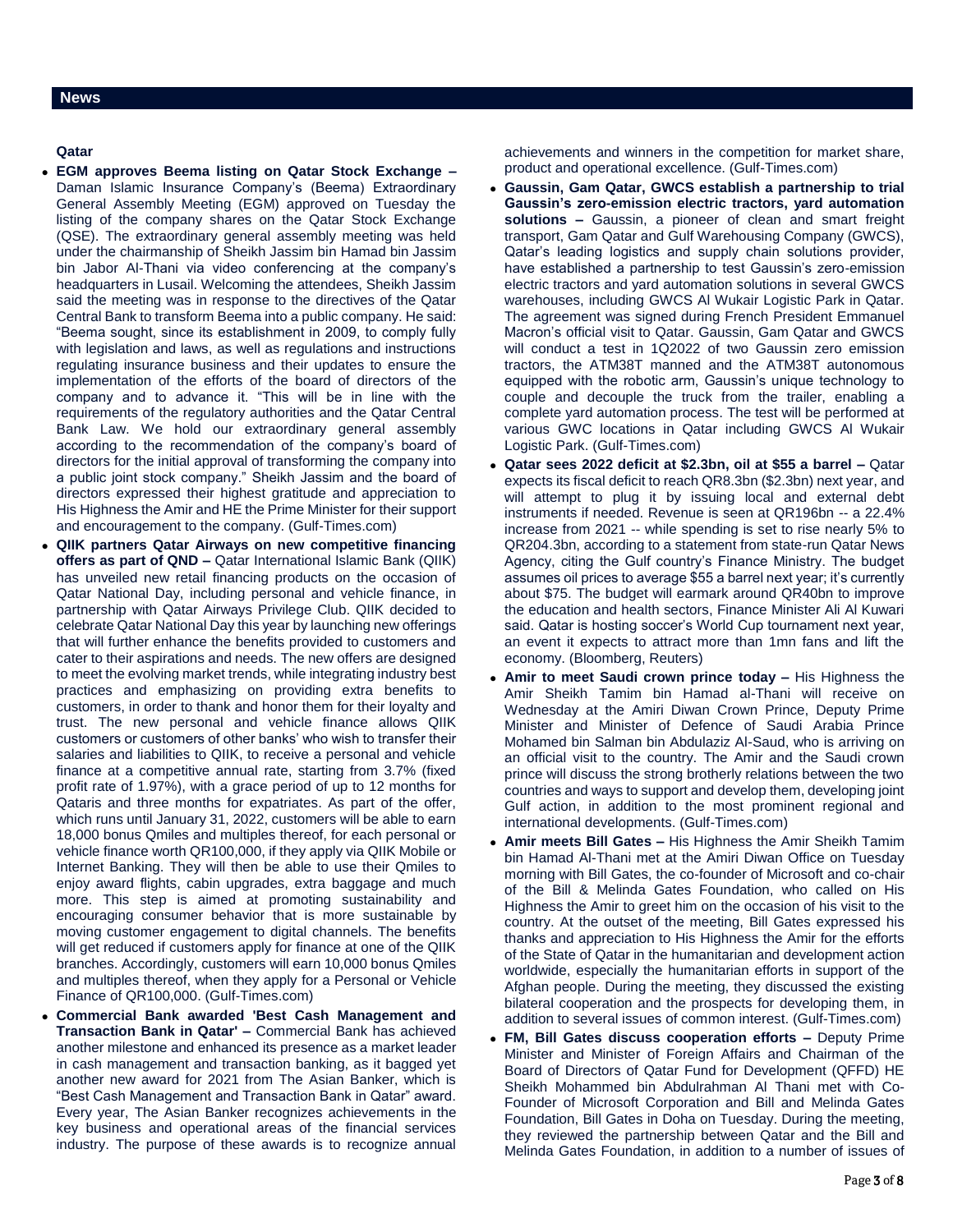mutual interest. Qatar Fund for Development and the Bill and Melinda Gates Foundation signed a strategic partnership contract in September 2015 in New York City with the aim of providing a common base on consensus in visions and goals to establish qualitative initiatives and projects across priority sectors of the two institutions, specifically in the health and economic empowerment sectors. (Qatar Tribune)

- **Moody's: FIFA World Cup Qatar 2022, 'gigaprojects' in Saudi Arabia to drive GCC credit demand –** FIFA World Cup Qatar 2022 and 'gigaprojects' in Saudi Arabia as part of kingdom's Vision 2030 program will drive credit demand and raise the private-sector debt, Moody's said and noted GCC banks' outlook for the next 12 to 18 months is stable amid region's economic recovery and higher oil prices. The Gulf Cooperation Council (GCC) banks' standalone credit profiles remain strong, aided by high capital buffers, solid profitability and improving economic conditions, Moody's Investors Service said in a report published. GCC banks, it said are mostly funded by deposits, which are considered a strength, and their liquid assets are high. Nonperforming loans will rise slightly as loan payment holidays expire but asset quality will remain sound overall. GCC banks hold strong buffers of liquid assets that range between an average of 25% and 30% of their banking assets, and Moody's expects them to remain steady and provide a shield against unexpected shocks. Loan performance will weaken when payment holidays expire, with the impact being heaviest in the UAE and Bahrain, while less pronounced in Qatar and Kuwait. The willingness of GCC governments to support banks in a crisis remains very high, and most have ample capacity to provide support thanks to large sovereign wealth funds. "Economic growth in 2022 will reflect a gradual increase in hydrocarbon production and a strong recovery in other segments of the economy," noted Ashraf Madani, vice president and senior analyst at Moody's and the author of the report. "Banks' asset quality will remain high, even as nonperforming loans rise slightly as repayment holidays expire," he said. (Gulf-Times.com)
- **Eni Eyes LNG Projects From Qatar to Congo as Dirtier Fuels Wane –** Eni SpA is beefing up its global liquefied natural gas operations, as the world transitions away from dirtier fossil fuels. The Italian energy giant is lining up new LNG production projects through equity participation, while the restart of its Damietta terminal in Egypt this year is adding cargoes for the company, said Cristian Signoretto, director for global gas and LNG portfolio at Eni. "LNG is a low-hanging fruit in the global path to net zero emission because it is quick to implement and it can swiftly contribute to the overall carbon budget," he said in an interview this week. "In Eni we rely on such an important commodity." LNG can help nations switch from dirtier-burning fuels such as fuel oil and coal, which are still heavily used in many developing countries. For international energy companies and traders such as Eni, this presents an opportunity, just as soaring gas prices this year demonstrated the lack of investment in new production projects. Eni's Damietta LNG plant in Egypt is expected to load 44 cargoes this year, and more than 50 next year, Signoretto said. Egypt could become an LNG export hub for gas production in the region, he added. (Bloomberg)
- **React: Qatari Diar weighs sale of stake in UK home rental firm –** Qatari Diar is weighing a sale of its stake in UK rental housing company Get Living, React News reported without saying where it got the information. Stake is valued at more than GBP400m, sale explorations are at a very early stage. Qatari Diar owns 22% of company that owns 4,000 completed homes and development pipeline of 6,000 units. Get Living's other investors include investment firm Delancey, Dutch pension fund APG and Canada's Oxford Properties. (Bloomberg)
- **OIL TENDER: Qatar's Oryx GTL offers diesel for January loading –** Oryx GTL offered to sell ~40k tons of diesel for January 8-9 loading, according to a tender document obtained by Bloomberg. Bids due noon Doha time on December 8, to be valid until 5pm on the same day. (Bloomberg)
- **QCB Governor meets governor of Turkish central bank –** HE the Governor of Qatar Central Bank (QCB) Sheikh Bandar bin Mohamed bin Saoud Al-Thani met on Tuesday with Governor of the Central Bank of the Republic of Turkey (TCMB) Sahap Kavcioglu and the accompanying delegation, currently visiting the country accompanying the Turkish President. The existing bilateral relations in the financial and banking sectors, and means to enhance them were reviewed during the meeting. (Gulf-Times.com)
- **FM: Qatar and Turkey to sign 11 new agreements Tuesday –** HE the Deputy Prime Minister and Minister of Foreign Affairs Sheikh Mohammed bin Abdulrahman Al-Thani said that the meeting of the 7th session of the Supreme Strategic Committee between the State of Qatar and the Republic of Turkey, chaired by His Highness the Amir Sheikh Tamim bin Hamad Al-Thani, and the President of the Republic of Turkey Recep Tayyip Erdogan, will witness the signing of 11 new agreements, in addition to 80 previous agreements between the two countries. (Gulf-Times.com)
- **Qatar Chamber Health Committee reviews updates of obligatory health insurance –** Qatar Chamber's Health Committee recently held a meeting to review the healthcare services law and updates of the obligatory health insurance. The Health Committee, held a meeting at the Chamber's headquarters in Doha, was chaired by Qatar Chamber board member Ibtihaj Al-Ahmadani, who is also chairperson of the committee. Adviser to the Minister of Health for Insurance Affairs Khalid bin Abdulrahman Al-Mughesib also participated in the meeting via video conferencing. Addressing the meeting, Al-Ahmadani stressed the importance of informing the Ministry of Public Health on the private sector's views regarding the law through the participation of the committee in the formation of the law's executive regulations before it is issued. The meeting also touched on the previous insurance contracts signed before the enforcement of the law and how to deal with them, in addition to the healthcare packages, prices, and dealing with emergency cases. (Gulf-Times.com)
- **Supply chain management discussed at conference –** The second Supply Chain Management Conference was held on Tuesday under the theme 'International Integration of the Flow of Goods and Services' under the patronage of HE the Minister of Transport Jassim Seif Ahmed Al-Sulaiti, and with the participation of a number of local authorities in the public and private sectors. The conference discussed the arrangements made by the State for the continuation and strengthening of supply chains and the role of all stakeholders and relevant authorities in facilitating and providing them, while the speakers highlighted the contribution of their authorities to this vital and important issue. In his speech, assistant undersecretary of Maritime Transport Affairs at the Ministry of Transport (MoT), Dr Saleh bin Fetais Al-Marri, said this conference comes in line with the ministry's plans to develop an integrated transport network with the aim of providing all services for transporting goods and passengers and supporting logistical services that support supply and supply chains, which enhances the security of the import and export movement of goods and contribute to supporting the economy and trade exchange of the State. (Gulf-Times.com)
- **New program to simplify Customs procedures for sports events early next year –** General Authority of Customs (GAC) chairman Ahmed bin Abdullah al-Jamal has said the authority has started an integrated maintenance project for the Abu Samra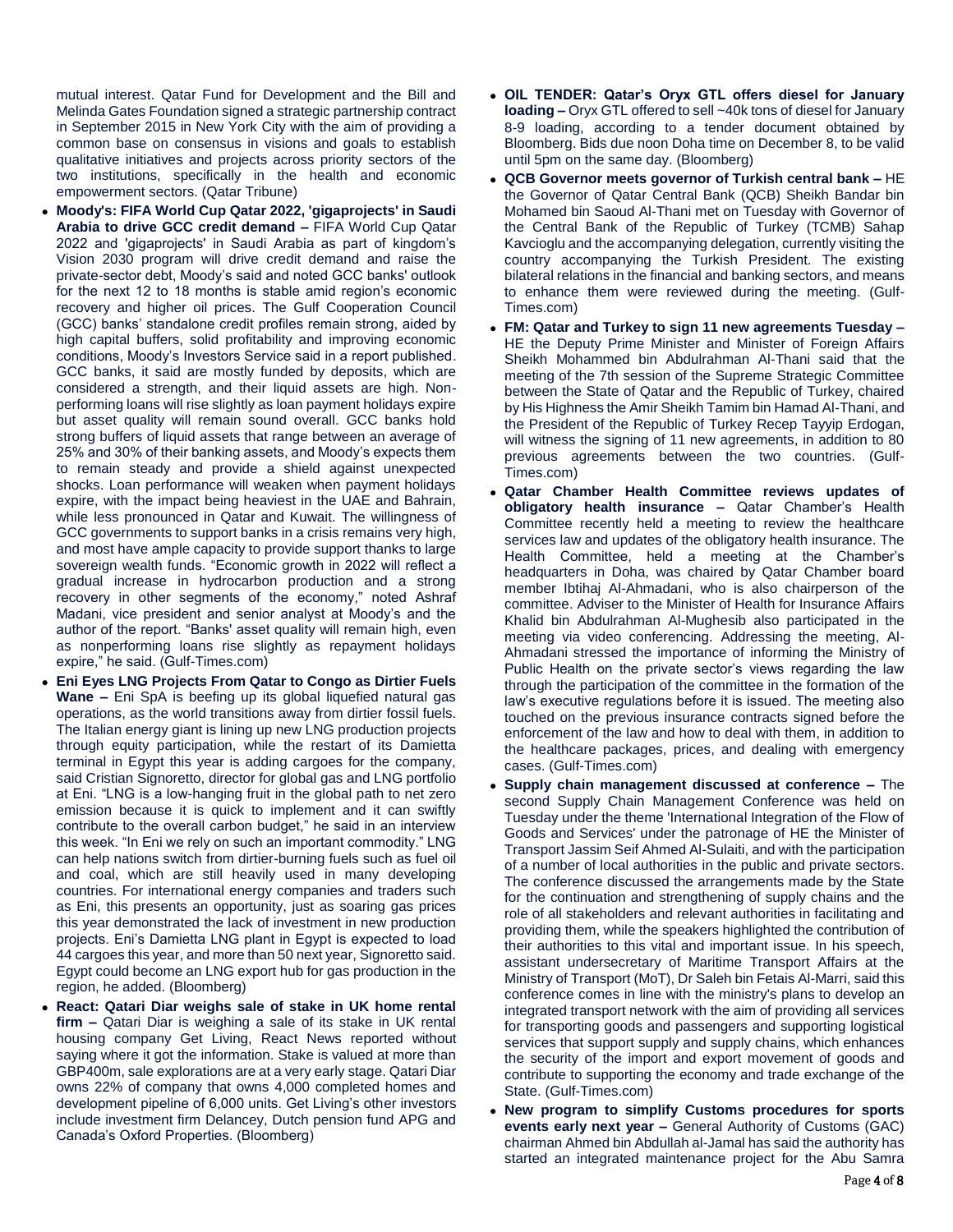border crossing, which will continue until September next year, to cover all the requirements of the tourism and commercial sectors before the start of the FIFA World Cup Qatar 2022. (Gulf-Times.com)

- **Qatar takes part in IMO general assembly session –** Qatar participated in the 32nd session of the Ordinary General Assembly of the International Maritime Organization (IMO), held at the organization's headquarters in London, QNA reported. Qatar's delegation was headed by HE the Minister of Transport Jassim Seif Ahmed Al-Sulaiti. The delegation also included HE the Director of Department of International Organizations at the Ministry of Foreign Affairs Ambassador, Ali bin Khalfan al-Mansouri. The meetings will discuss issues related to the safety, security of maritime navigation and the protection of the marine environment. This session will also witness the elections of the Executive Council of the Organization. (Gulf-Times.com)
- **Qatar to host Street Child World Cup 2022 –** Qatar is to host Street Child World Cup (SCWC) 2022 in October 2022, it was announced on Tuesday. Street Child United will partner with Qatar Foundation (QF) to hold fourth SCWC at Education City. A total of 26 teams will represent 22 countries, including Qatar, at the next SCWC, participating in an international football tournament, a festival of arts and a congress to champion the rights of underserved children worldwide. The unique 10-day event, a first in the Middle East, taking place from October 3 – 14, 2022, will welcome 13 girls teams and 13 boys teams to unite on an international stage and share their voices to raise awareness about social issues they care about. (Gulf-Times.com) **International**
- **Record exports sharply narrow US trade deficit –** The US trade deficit narrowed sharply in October as exports soared to a record high, potentially setting up trade to contribute to economic growth this quarter for the first time in more than a year. The report from the Commerce Department on Tuesday, which also showed imports rising to an all-time high, added to a tightening labor market, strong consumer spending as well as services and manufacturing activity that have suggested an acceleration in growth was underway as the year winds down. "The trade deficit is narrowing big time and pouring even more fuel into the economy's tank which guarantees stronger growth as 2021 comes to an end," said Christopher Rupkey, chief economist at FWDBONDS in New York. "The brightening trade picture is additional evidence that the economy is very strong." The trade gap plunged 17.6% to a six-month low of \$67.1bn. That was the biggest percentage drop since April 2015, reflecting an increase in the flow of goods and services following disruptions caused by the COVID-19 pandemic. Economists polled by Reuters had forecast a \$66.8bn deficit. Exports accelerated 8.1% to an all-time high of \$223.6bn. The surge was led by goods exports, which soared 11.1% to \$158.7bn, also a record high. Exports of industrial supplies and materials increased \$6.4bn, with shipments of crude oil advancing \$1.2bn. Petroleum exports were the highest on record. (Reuters)
- **US third-quarter labor costs revised sharply higher –** US unit labor costs surged more than initially thought in the third quarter, suggesting inflation could remain high for a while. The Labor Department said on Tuesday that unit labor costs, the price of labor per single unit of output, accelerated at a 9.6% annualized rate last quarter. That was revised up from the 8.3% pace reported in November. Labor costs rose at a 5.9% pace in the April-June quarter. They increased at a 6.3% rate compared to a year ago, instead of the previously reported 4.8% rate. Economists polled by Reuters had forecast unit labor costs would rise at an unrevised 8.3% pace. Pandemic-related shortages amid snarled supply chains have boosted inflation well above the Federal Reserve's 2% target. Wages are also rising as

companies scramble for workers. Hourly compensation increased at a 3.9% rate in the third quarter, rather than at a 2.9% rate as previously reported. The surge in labor costs came at the expense of worker productivity, which fell at a downwardly revised 5.2% rate last quarter. Productivity was previously reported to have tumbled at a 5.0% pace. It grew at a 2.4% pace in the April-June quarter. Compared to the third quarter of 2020, productivity fell at a 0.6% rate. It was previously reported to have declined at a 0.5% rate. Hours worked increased at a 7.4% rate last quarter, revised up from the previously estimated 7.0 pace. (Reuters)

- **US became Britain's biggest finance customer in run up to Brexit –** The US became Britain's biggest export market for financial services in the run up to Brexit, overtaking the European Union where sales shrank in 2020, TheCityUK lobby group said on Wednesday. Britain's financial sector was largely cut off from the EU - previously its single biggest customer - when Britain fully left the bloc's orbit last December. For 2020, total financial services exports remained little changed at 82.4bn pounds (\$109.07bn). Exports to the EU fell 6.6% to 24.7bn Pounds, but rose 4.1% to 57.7bn Pounds to non-EU countries. Exports to the US rose 5.3%, said TheCityUK, which promotes Britain's financial sector overseas. Britain's financial services trade surplus of \$80.6bn remains the largest in the world, nearly the same as the next two leading countries, the US and Singapore, combined at \$91.7bn. The EU, meanwhile, is building up its autonomy in finance, making it unlikely that Britain will regain unfettered access to the continent's investors and financial markets. "The UK's status as a world leading financial centre is at risk unless industry, government and regulators work together to boost long term competitiveness, deepen key trade links, and focus on new areas of future global growth," said Anjalika Bardalai, TheCityUK's chief economist and head of research. Britain is now revising its financial rules to maintain London's attractiveness as a global financial centre to keep up with leader New York, and fend off competition from EU cities like Amsterdam as well as Asian centres. (Reuters)
- **Britain to phase out 2G and 3G mobile networks by 2033 –** Britain will phase out its 2G and 3G mobile networks by 2033 to free up radio waves for 5G and eventually 6G services that will power technologies such as driverless vehicles, drones and virtual reality, it said on Wednesday. All four of Britain's networks - EE (BT.L), Vodafone (VOD.L), O2 (TEF.MC), and Three (0215.HK) - had agreed to the timetable, the government said. BT, which owns the EE network, said in July it would phase out 3G by early 2023, followed by 2G, which is more than 25 years old, later in the decade. Setting a date to end 2G and 3G services will make it easier for new equipment makers to enter the market because they will not have to support legacy technologies, the government said. It wants to end the reliance on a handful of suppliers after China's Huawei was banned from new networks last year, and to that end is supporting the development of Open Radio Access Networks (Open RAN) technology. Digital Secretary Nadine Dorries, who is visiting her counterpart in the US, on Wednesday announced 50mn Pounds (\$66.2mn) of additional funding for Open RAN projects. (Reuters)
- **Halifax: UK house price growth hits 15-year high –** British house prices grew at the fastest pace in 15 years over the past three months, reflecting a lack of homes, a strong job market and low borrowing costs, mortgage lender Halifax said on Tuesday. House prices rose 3.4% in the three months to the end of November, the sharpest increase since late 2006, and are 8.2% higher than a year earlier, according to the monthly figures from the lender, part of Lloyds Banking Group. "The performance of the market continues to be underpinned by a shortage of available properties, a strong labor market and keen competition amongst mortgage providers keeping rates close to historic lows,"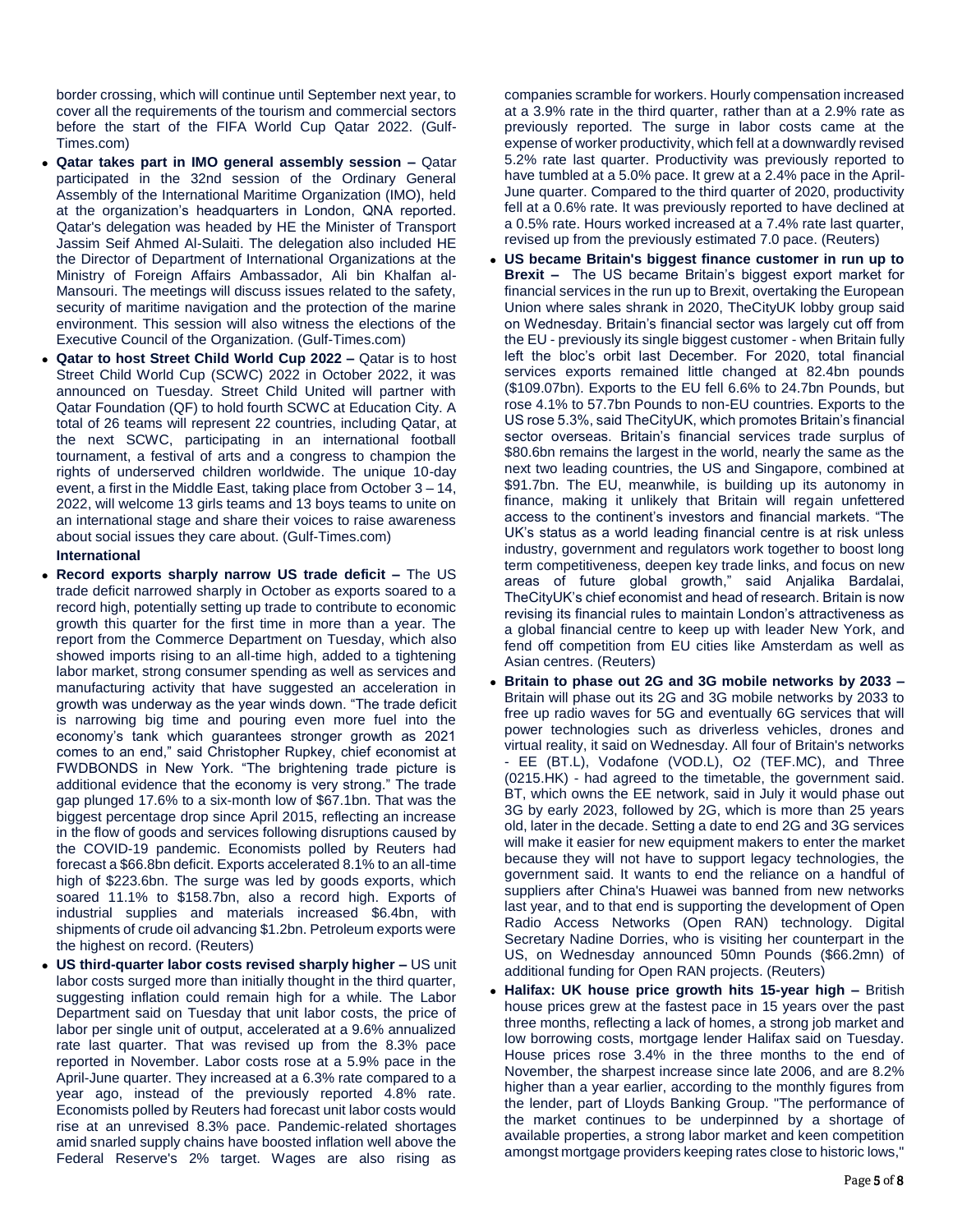Russell Galley, managing director of Halifax, said. The Bank of England plans to start raising interest rates in the coming months from their record low 0.1%, although the emergence of the Omicron variant of coronavirus means markets are split over whether this will happen at next week's policy meeting. Halifax said house prices rose 1.0% in November alone, the same increase as in October. British house prices have risen strongly through most of the COVID-19 pandemic, in line with many other big economies, reflecting an increased demand for space to work from home and - in Britain's case - temporary tax incentives to move house. The most recent official data showed house prices in September, the last month when the tax break applied, were 11.8% higher than a year before, just off a 15-year peak of 12.6% in June when the tax incentive started to be phased out in England. But Halifax said there were signs that the shift in demand towards larger, less central housing was reversing, as prices for apartments rose faster than those for detached houses. "We would not expect the current level of house price growth to be sustained next year given that house price to income ratios are already historically high, and household budgets are only likely to come under greater pressure in the coming months," Galley said. (Reuters)

- **Spain expects positive response from Great Wall Motor on retaking Nissan plant –** Spain expects to receive by Dec 17 a "positive response" from Chinese carmaker Great Wall Motor on taking over Nissan's main plant in Barcelona which is scheduled to shut by year-end, Industry Minister Reyes Maroto said on Tuesday. Maroto told reporters national and regional authorities made a new proposal to the carmaker which was "much improved" from the previous one after the Chinese company had reportedly cast doubts on its initial interest in taking over the car assembly plant. (Reuters)
- **Japan's October coincident index posts first rise in four months –** Japan's coincident indicator index rose for the first time in four months in October, the government said on Tuesday, as economic activity improved after coronavirus infections subsided. The index of coincident economic indicators, which consists of a range of data including factory output, employment and retail sales, gained a preliminary 1.2 points from the previous month to 89.9 in October, the Cabinet Office said. The index of leading economic indicators, which is a gauge of the economy a few months ahead and is compiled using data such as job offers and consumer sentiment, rose 1.9 points to 102.1. (Reuters) **Regional**
- **Fitch: GCC banking regulations to remain stable in 2022 –** Banking regulations in the GCC region will likely remain stable, while governments will continue to be supportive of local banks in 2022, global ratings agency Fitch said in its latest statement. Fitch said it also expects that the continued implementation of Basel regimes in the Middle East and Africa region will lead to tighter numerator and risk-weighted asset (RWA) requirements next year. (Zawya)
- **Saudi, Oman say important for OPEC+ to adhere to agreement –** Saudi Arabia and Oman praised the effort by OPEC+, led by the kingdom, that resulted in oil market stability and balance, according to a joint statement. The two affirmed the importance of continuing this cooperation and for all members in the alliance to adhere to the agreement, the statement said. Statement comes after the visit of Saudi Crown Prince Mohammed Bin Salman to Muscat. (Bloomberg)
- **Saudi Arabian Firms consider oil and chemical ventures in Oman –** Saudi Basic Industries Corp. is considering building a new chemicals plant in Oman, while Saudi Aramco's trading unit is looking at supplying feedstock to a refinery that's under construction in the sultanate. Sabic, the world's biggest chemicals

company by market valuation, signed a memorandum of understanding with Omani state energy firm OQ SAOC on Monday. That happened during a rare visit by Saudi Crown Prince Mohammed bin Salman to neighboring Oman. (Bloomberg)

- **Saudi food delivery firm Jahez to start IPO on Thursday –** Saudi food delivery firm Jahez to start IPO on Thursday with subscription period for institutional investors from December 9 to 13. Subscription period for individual investors at December 23 to 26. HSBC is the financial adviser, lead manager and lead bookrunner. (Bloomberg)
- **Saudi PetroRabigh plans capital cut followed by SR7.95bn rights issue –** Saudi Arabia's PetroRabigh said its board has recommended a capital reduction followed by a capital increase, by way of a SR7.95bn rights issue, to strengthen the company's financial position. In a bourse filing on Tuesday, PetroRabigh, a joint venture between Saudi Aramco and Japan's Sumitomo Chemical, said this follows a review in October of its accumulated losses, representing 13.76% of the capital. (Zawya)
- **Saudi's Mobily appoints new board chairman –** Saudi telecoms company Etihad Etisalat (Mobily) has named a new chairman of the board, according to a bourse filing on Tuesday. In a statement to the Saudi Stock Exchange (Tadawul), the company confirmed that Nabeel Mohamed Al-Amudi had been appointed to the post, while Suliman Abdulrahman had been elected as the vice chairman. The chairman and vice chairman were elected for the board's new term, which began on 1st December, for a period of three years. (Zawya)
- **Saudi telecom secondary share offering upsized to 120mn shares –** Saudi Telecom secondary offering was upsized to 120mn shares from 100.2mn, lead manager SNB Capital said in a statement to Saudi Exchange. 120mn shares would represent 60% of the company's share capital, according to the statement. (Bloomberg)
- **Saudi CMA approves Jahez increasing share offering to 18% –** Saudi Arabia's Capital Market Authority approved Jahez International's request to increase its share offering to 18% from 13%. (Bloomberg)
- **UAE's ADNOC and India's Reliance to invest \$2bn in chemicals JV –** Abu Dhabi Chemicals Derivatives Co., or TA'ZIZ, and India's Reliance Industries Ltd. (RIL), will launch a joint venture to construct and operate a chemicals production facility with an investment of over \$2bn. The facility, which will produce chlor-alkali, ethylene dichloride and polyvinyl chloride, will be located at the TA'ZIZ Industrial Chemicals Zone, Ruwais, ADNOC said in a statement on Tuesday. TA'ZIZ is a joint venture between Abu Dhabi National Oil Co., and sovereign wealth fund, ADQ. (Zawya)
- **UAE to shift to Saturday-Sunday weekend in line with global markets –** The UAE will shift to a working week of four and half days with a Saturday-Sunday weekend from the start of next year to better align its economy with global markets, but private companies will be free to choose their own working week. The oilproducing Gulf state, the region's commercial, trade and tourism hub, currently has a Friday-Saturday weekend. From January 1, however, the weekend will start on Friday afternoon, including for schools, a government circular said. (Reuters)
- **PMI: UAE non-oil private economy continues solid growth in November –** The UAE non-oil private sector notched its 12th consecutive month of growth in November, slightly outpacing the prior month, when it expanded at its fastest rate in more than two years, a survey showed on Tuesday. The seasonally adjusted IHS Markit UAE Purchasing Managers' Index (PMI), inched up to 55.9 in November from 55.7 in October, which was its highest since June 2019 - boosted by Dubai hosting the Expo world fair. The continued improvement in business conditions is a marked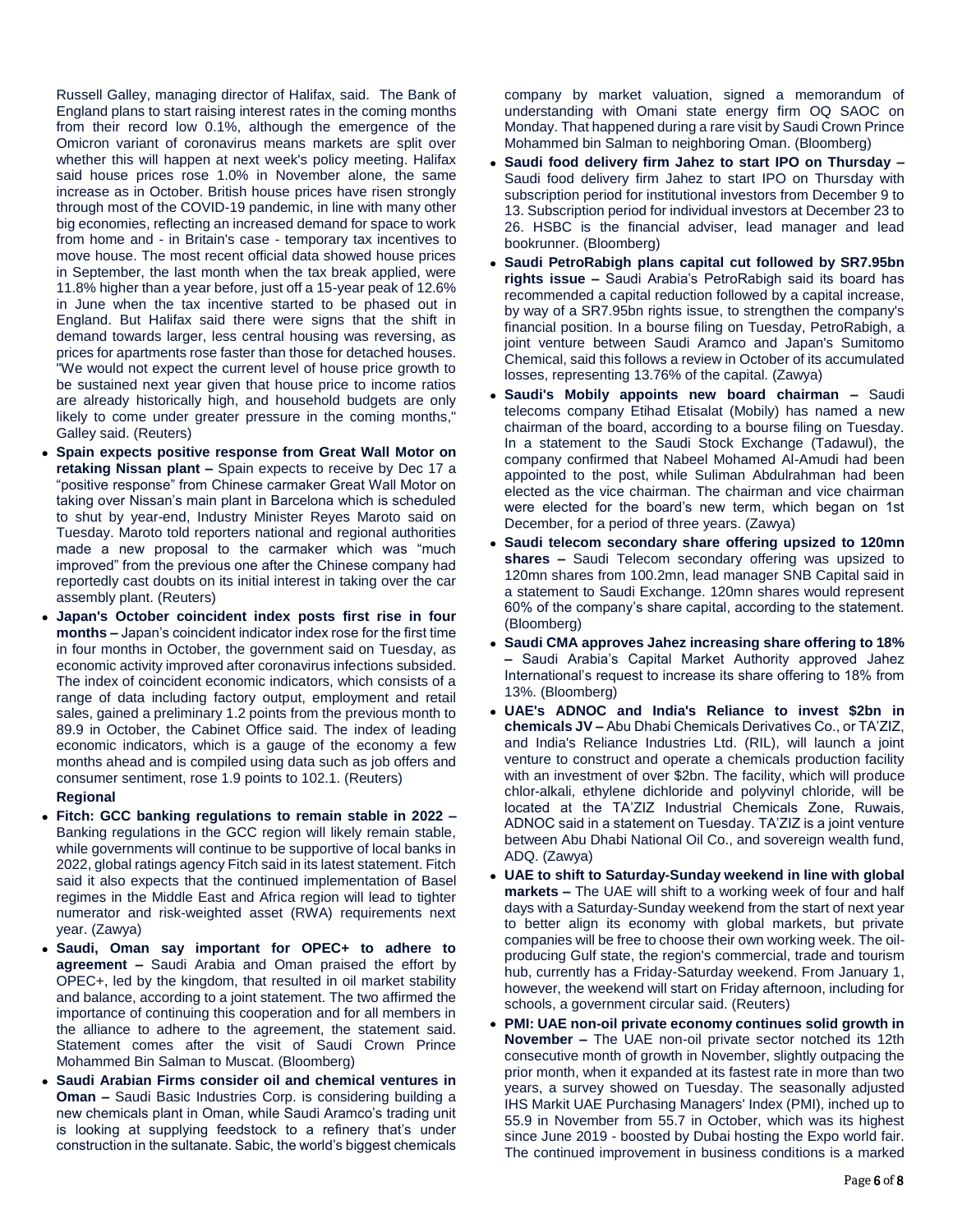turn from last year, when the UAE's PMI recorded just four months of expansion as the pandemic pummeled tourism, aviation and other key sectors of the economy. (Reuters)

- **Dubai says to list business park operator TECOM –** Dubai is planning an initial public offering of business park operator TECOM Group on the local stock exchange, the emirate's Media Office reported on Tuesday. The listing is part of plans to increase the size of the Dubai Financial Market to AED3tn. Formerly known as TECOM Investments, TECOM Group, which is a part of Dubai Holding, says it has a portfolio of 10 business parks where around 6,500 businesses employ a total workforce of 95,000. (Reuters)
- **Abu Dhabi Fund, BlackRock said to seek Medplus stakes –** The Abu Dhabi Investment Authority and BlackRock Inc. are among institutional investors looking to buy into the initial public listing of Warburg Pincus-backed MedPlus Health Services Ltd., according to people familiar with the matter. Besides UAE's biggest sovereign wealth fund, Fidelity and Nomura Holdings Inc. are also investing to become cornerstone or anchor investors in the share sale floated by the Indian pharmacy chain, said the people, asking not to be identified because the information isn't public. (Bloomberg)
- **IHC unit gets AED48bn of bids in direct listing –** Multiply Group, a subsidiary of Abu Dhabi's International Holding Company, attracted AED48bn of bids for its direct share listing, raising AED3.1bn. Shares in the tech-focused holding company surged following the listing, closing at 2 dirhams apiece Sunday, 80% higher than the launch price of AED1.11. (Bloomberg)
- **Kuwait sells KWD280mn 182-day bills; bid-cover 9.83 –** Kuwait sold KWD280mn of bills due June 7, 2022 on December 7. Investors offered to buy 9.83 times the amount of securities sold. The bills have a yield of 1.25% and settled December 7. (Bloomberg)
- **Al Arabiya: Bahrain plans to list Bahrain Bourse next year –** Bahrain plans to list Bahrain Bourse in 2022, Saudi-owned Al-Arabiya television reported on Tuesday, citing the stock exchange chief. The country also aims to reduce government ownership in publicly trading companies, the bourse chief added without providing further details. (Reuters)